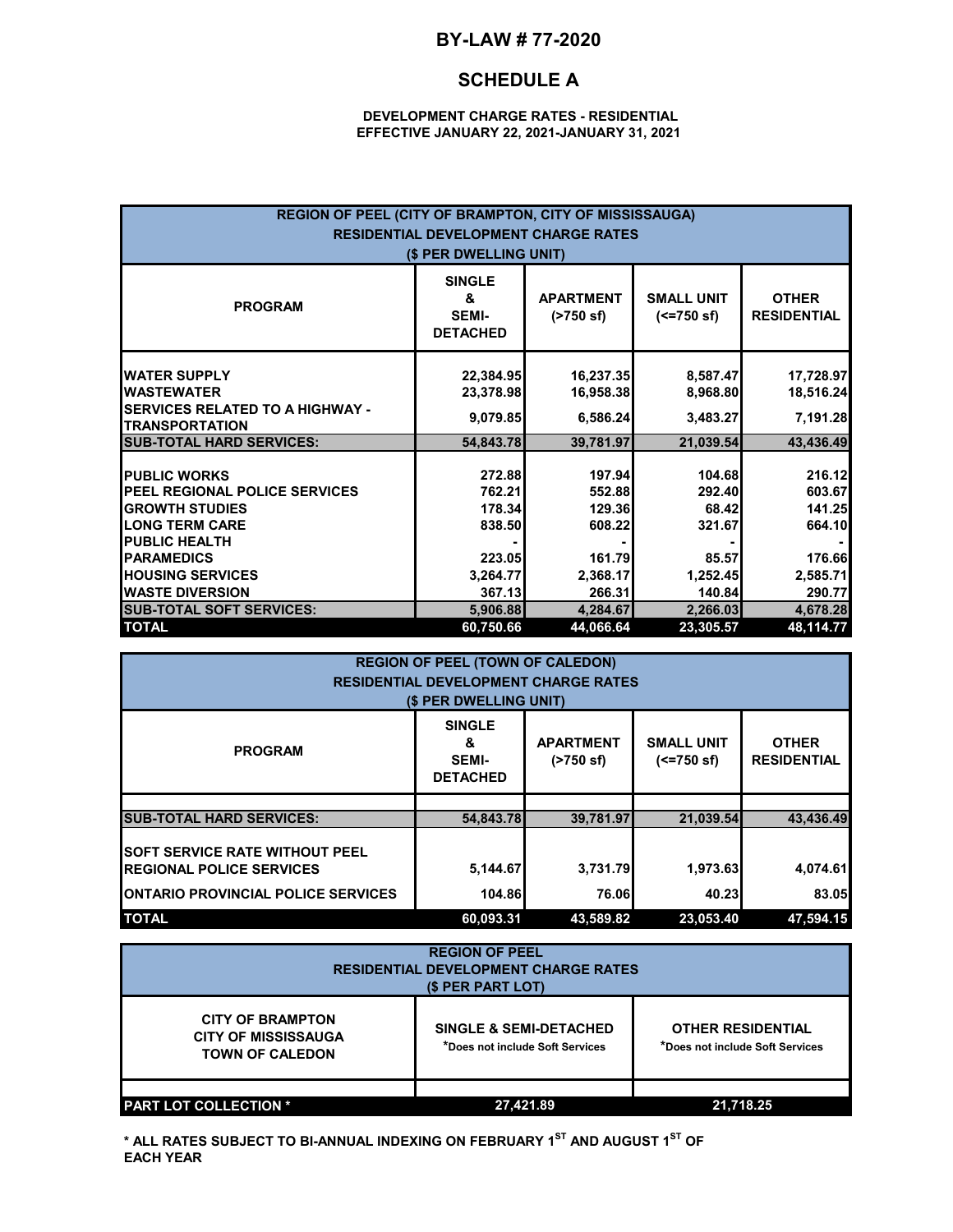### **BY-LAW # 77-2020**

# **SCHEDULE B(1)**

#### **DEVELOPMENT CHARGE RATES - INDUSTRIAL EFFECTIVE JANUARY 22, 2021-JANUARY 31, 2021**

| <b>PROGRAM</b>                                                                                                                                                                                                                            | <b>DEVELOPMENT CHARGE</b><br>(\$ per m <sup>2</sup> )           |
|-------------------------------------------------------------------------------------------------------------------------------------------------------------------------------------------------------------------------------------------|-----------------------------------------------------------------|
|                                                                                                                                                                                                                                           |                                                                 |
| <b>WATER SUPPLY</b><br><b>WASTEWATER</b><br><b>ISERVICES RELATED TO A HIGHWAY - TRANSPORTATION</b><br><b>PUBLIC WORKS</b><br><b>PEEL REGIONAL POLICE SERVICES</b><br><b>GROWTH STUDIES</b><br><b>PARAMEDICS</b><br><b>WASTE DIVERSION</b> | 76.16<br>79.04<br>16.52<br>1.10<br>3.19<br>0.72<br>0.90<br>0.19 |

| <b>REGION OF PEEL (TOWN OF CALEDON)</b><br><b>DEVELOPMENT CHARGE RATES</b><br><b>INDUSTRIAL</b>                 |                                                       |  |
|-----------------------------------------------------------------------------------------------------------------|-------------------------------------------------------|--|
| <b>PROGRAM</b>                                                                                                  | <b>DEVELOPMENT CHARGE</b><br>$$$ per m <sup>2</sup> ) |  |
| <b>IRATE WITHOUT PEEL REGIONAL POLICE SERVICES</b><br><b>ONTARIO PROVINCIAL POLICE SERVICES</b><br><b>TOTAL</b> | 174.63<br>0.29<br>174.92                              |  |

**\* ALL RATES SUBJECT TO BI-ANNUAL INDEXING ON FEBRUARY 1ST AND AUGUST 1ST OF EACH YEAR**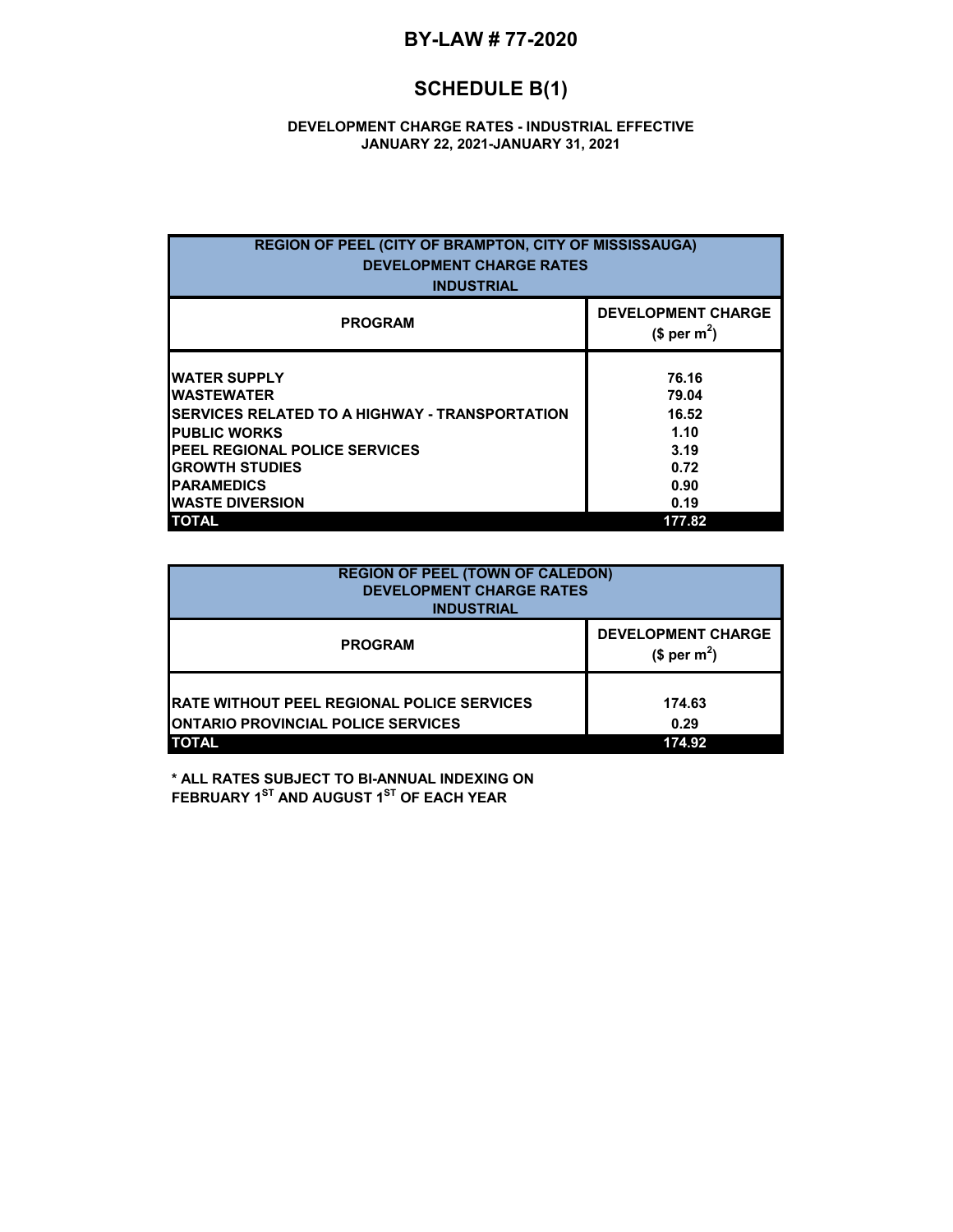#### **BY-LAW # 77-2020**

## **SCHEDULE B(2)**

#### **DEVELOPMENT CHARGE RATES - NON-RESIDENTIAL - NON-INDUSTRIAL EFFECTIVE JANUARY 22, 2021-JANUARY 31, 2021**

| <b>REGION OF PEEL (CITY OF BRAMPTON, CITY OF MISSISSAUGA)</b><br><b>DEVELOPMENT CHARGE RATES</b><br><b>NON-RESIDENTIAL - NON-INDUSTRIAL</b>                                                                                                 |                                                                 |  |  |
|---------------------------------------------------------------------------------------------------------------------------------------------------------------------------------------------------------------------------------------------|-----------------------------------------------------------------|--|--|
| <b>PROGRAM</b>                                                                                                                                                                                                                              | <b>DEVELOPMENT CHARGE</b><br>$$per~m^2$$                        |  |  |
| <b>WATER SUPPLY</b><br><b>WASTEWATER</b><br><b>ISERVICES RELATED TO A HIGHWAY - TRANSPORTATION</b><br><b>PUBLIC WORKS</b><br><b>IPEEL REGIONAL POLICE SERVICES</b><br><b>GROWTH STUDIES</b><br><b>PARAMEDICS</b><br><b>IWASTE DIVERSION</b> | 76.16<br>79.04<br>68.58<br>1.10<br>3.19<br>0.72<br>0.90<br>0.19 |  |  |
| <b>TOTAL</b>                                                                                                                                                                                                                                | 229.88                                                          |  |  |

| <b>REGION OF PEEL (TOWN OF CALEDON)</b><br><b>DEVELOPMENT CHARGE RATES</b><br><b>NON-RESIDENTIAL - NON-INDUSTRIAL</b> |                                          |  |
|-----------------------------------------------------------------------------------------------------------------------|------------------------------------------|--|
| <b>PROGRAM</b>                                                                                                        | <b>DEVELOPMENT CHARGE</b><br>$$per~m^2$$ |  |
| <b>RATE WITHOUT PEEL REGIONAL POLICE SERVICES</b><br><b>IONTARIO PROVINCIAL POLICE SERVICES</b><br><b>TOTAL</b>       | 226.69<br>0.29<br>226.98                 |  |

**\* ALL RATES SUBJECT TO BI-ANNUAL INDEXING ON FEBRUARY 1<sup>ST</sup> AND AUGUST 1<sup>ST</sup> OF EACH YEAR**